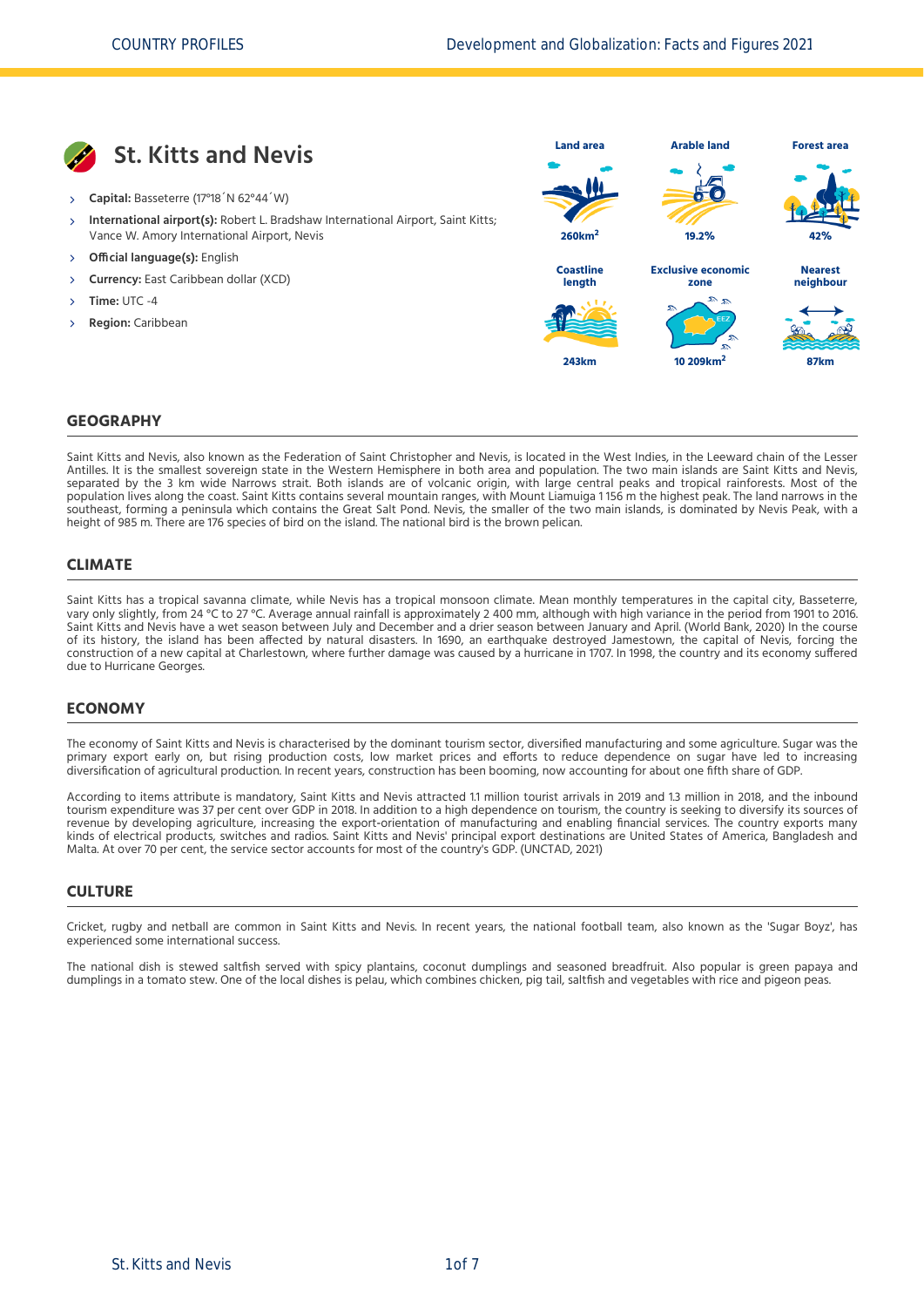**ECONOMIC TRENDS**

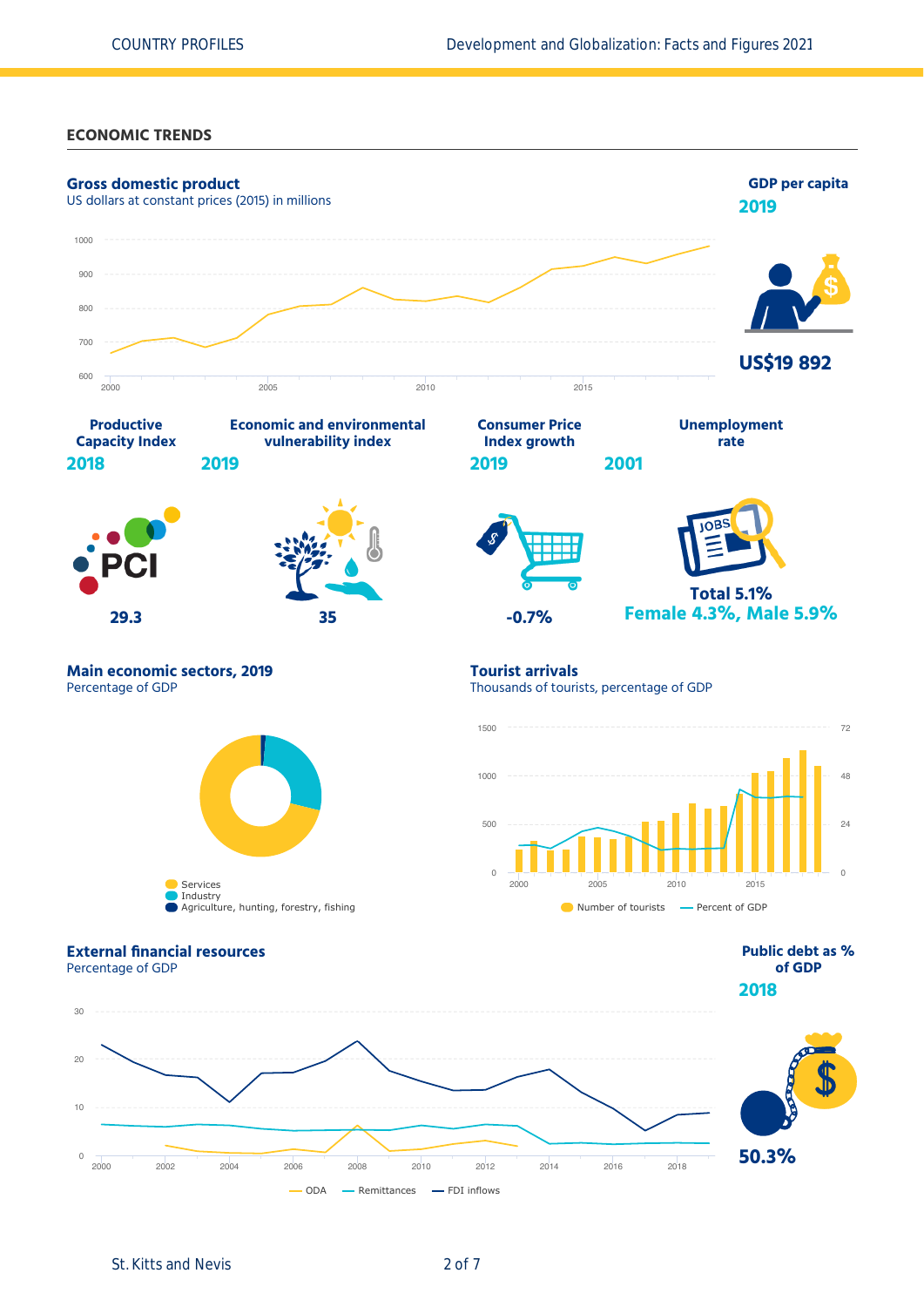# **MARITIME TRANSPORT**

#### **Fleet size**

# Number of ships

| <b>Total fleet</b>   | 1407 | 1407 |
|----------------------|------|------|
| Oil tankers          | 264  | 266  |
| <b>Bulk carriers</b> | 311  | 333  |
| General cargo        | 161  | 77   |
| Container ships      | 52   | 49   |
| Other types of ships | 619  | 682  |

| <b>Port performance</b><br>Ranked by 2019 data within SIDS group |        |                     |  |  |  |
|------------------------------------------------------------------|--------|---------------------|--|--|--|
| Indicators                                                       | 2019   | <b>SIDS Ranking</b> |  |  |  |
| Number of port calls                                             | 798    | 19                  |  |  |  |
| Median time in port (days)                                       | n      | 31                  |  |  |  |
| Average age of vessels                                           | 22     | 5                   |  |  |  |
| Average size (GT) of vessels                                     | 49 152 |                     |  |  |  |
|                                                                  |        |                     |  |  |  |



**Container port throuput**

# **14 258 TEU**

# **Bilateral connectivity index, 2019**

Top 5 partners



#### **Liner shipping connectivity index** Maximum China Q1 2006=100

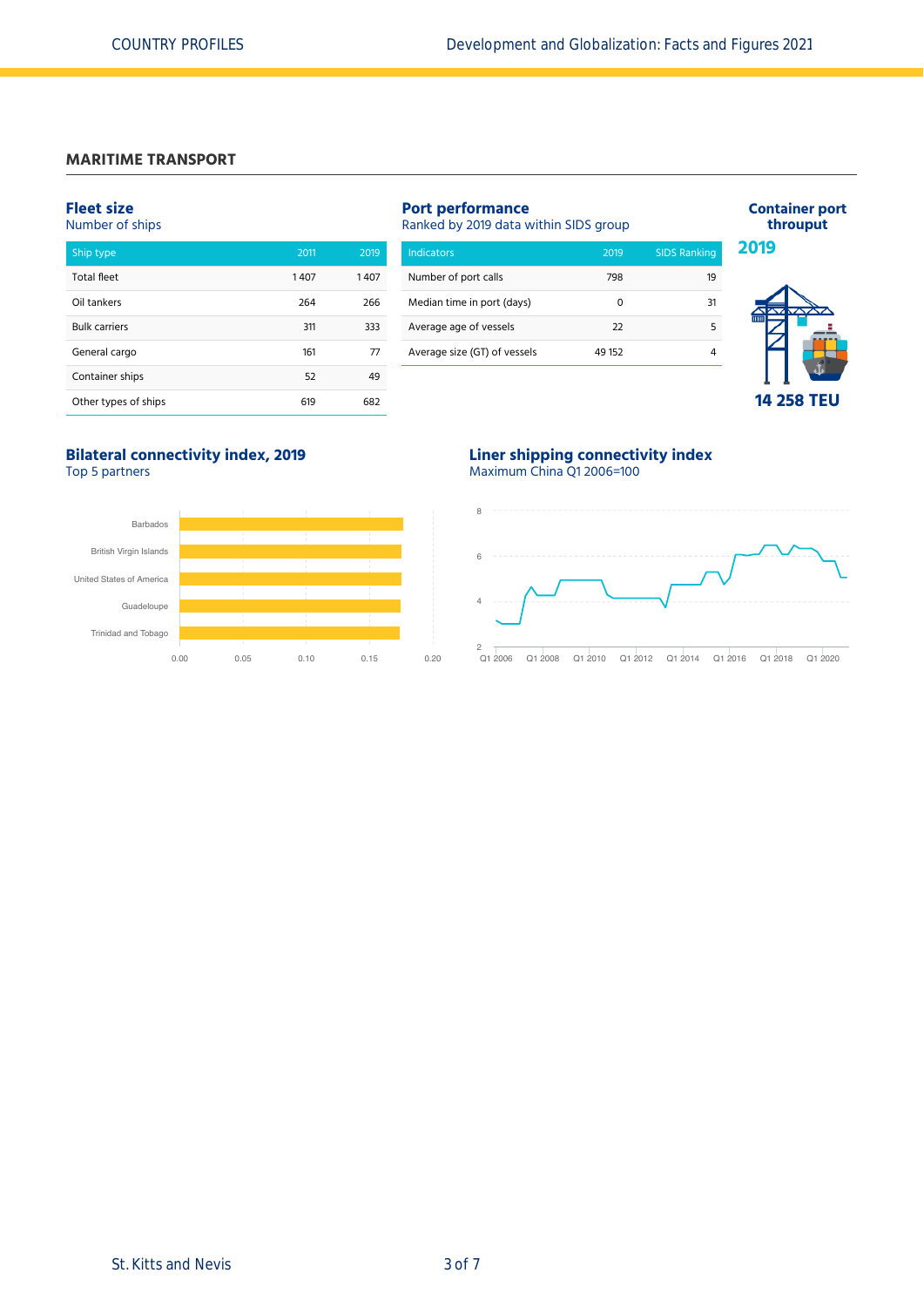# **POPULATION**

### **Total population**

Thousands of people, share of urban population



## **Population development indicators**

|                                               |                      |         | at birth | density   |
|-----------------------------------------------|----------------------|---------|----------|-----------|
| Indicators                                    | Period               | Value   | 2002     | 2019      |
| Poverty headcount (% of population)           |                      | ٠.      |          |           |
| Human development index                       | 2018                 | 0.8     |          |           |
| Human assets index                            | 2020                 | 97      |          |           |
| Adult literacy rate (15+ years, both sexes %) |                      | ٠.      |          |           |
| Gender inequality index                       | $\ddot{\phantom{a}}$ | $\cdot$ |          |           |
|                                               |                      |         | 71 years | 203 perso |

**203 persons per km<sup>2</sup>**

**Population**



**Dependency ratio**

**2019**

Å Ä

# **Age structure by gender, 2019**

Percentage of total population

No data available

**Life expectancy**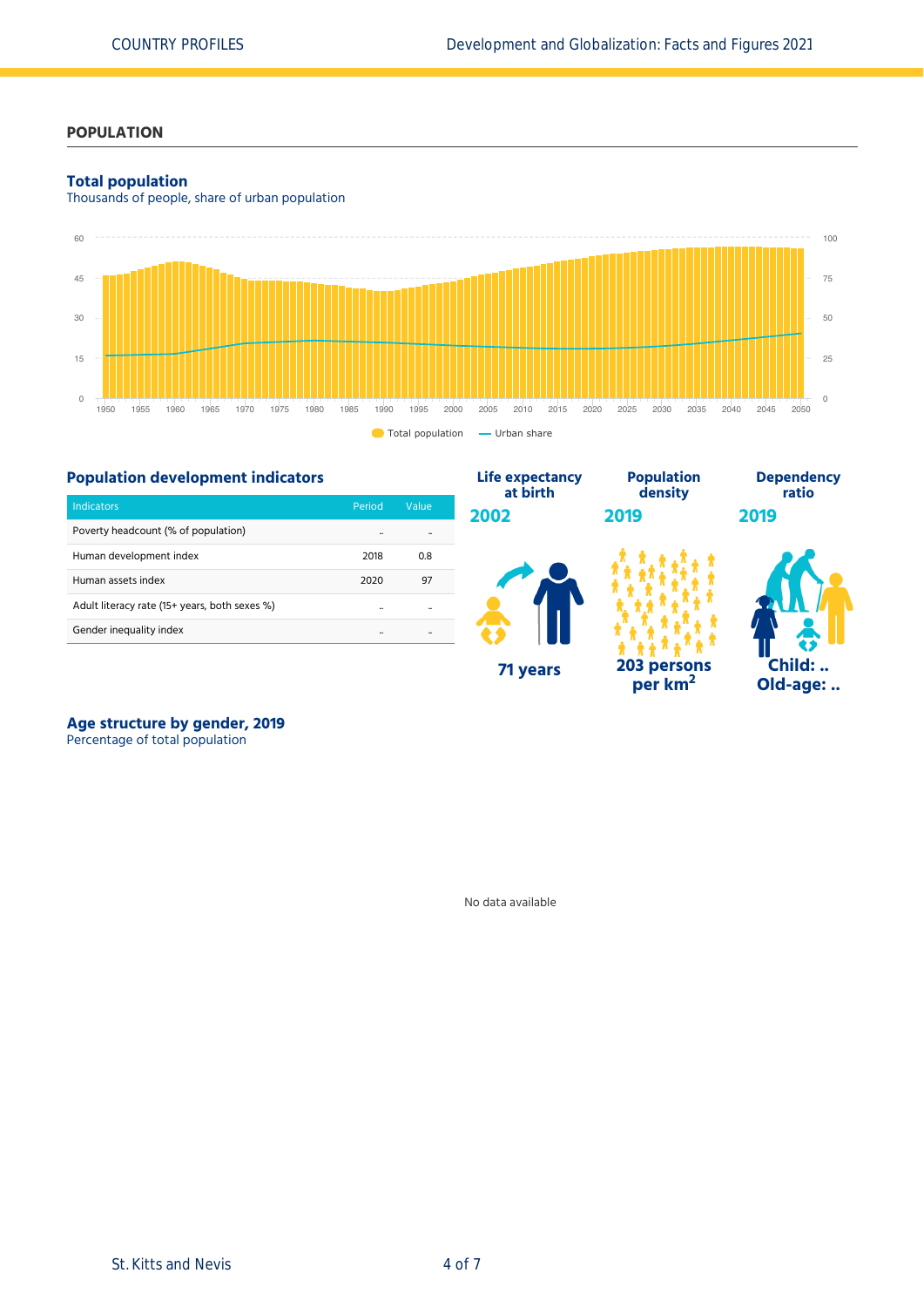# **INTERNATIONAL TRADE**

# **Merchandise and services trade**

US dollars in millions

| <b>Indicators</b>   | 2005 | 2010 | 2015 | 2019 | 2019 (% of GDP) |
|---------------------|------|------|------|------|-----------------|
| Merchandise exports | 34   | 32   | 55   | 58   | 5.5             |
| Merchandise imports | 210  | 270  | 297  | 338  | 32.2            |
| Services exports    | 163  | 150  | 496  | 587  | 55.9            |
| Services imports    | 95   | 111  | 216  | 256  | 24.4            |
|                     |      |      |      |      |                 |



# **Top 5 partners in merchandise trade, 2019**

Exports in millions US dollars



### **Merchandise exports by product group, 2019**

# **Agricultural raw materials** All food items Fuels Manufactured goods Ores, metals, precious stones and non-monetary gold

## **Services exports by category, 2019**

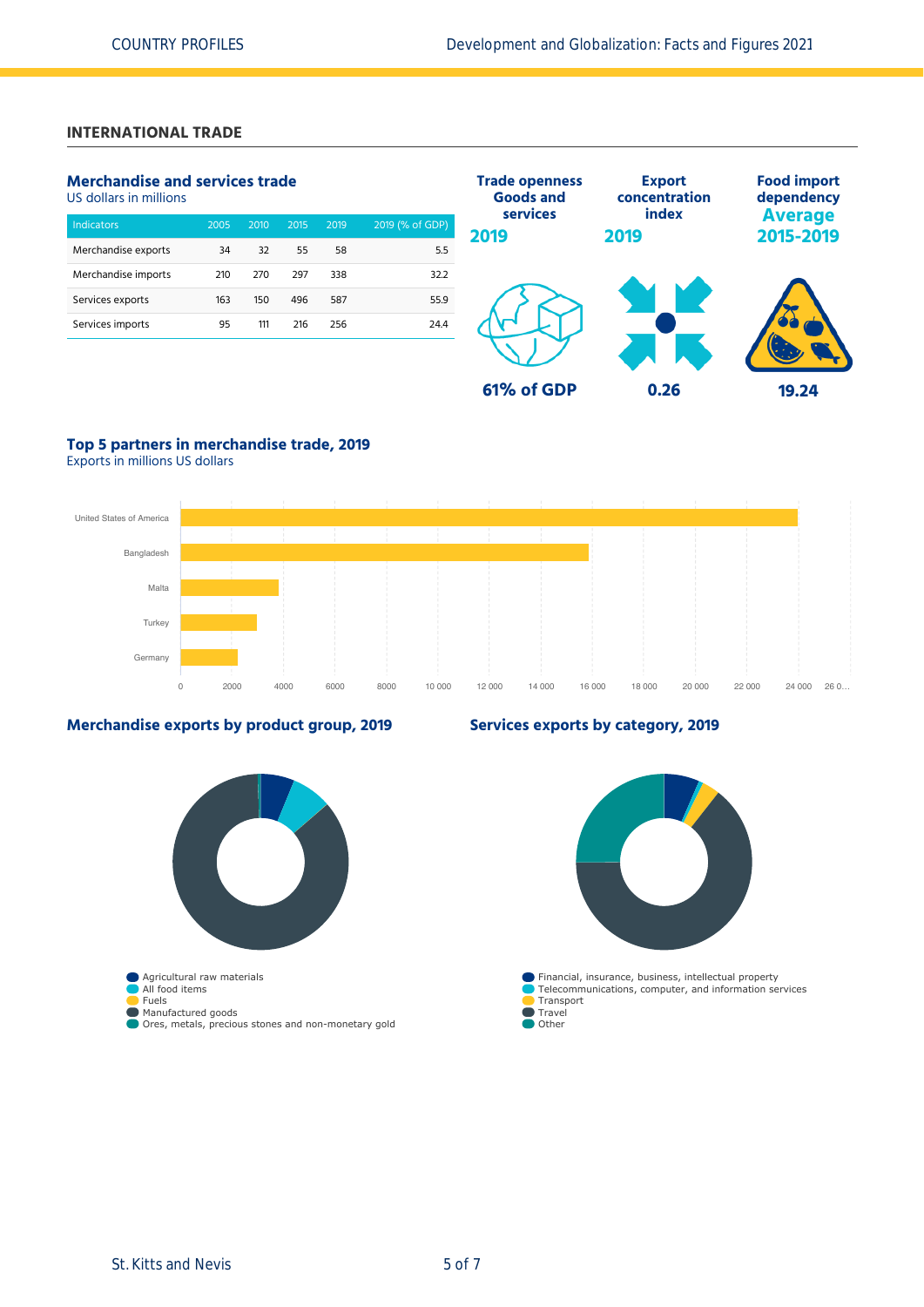#### **ENVIRONMENT**



### **INFORMATION AND COMMUNICATIONS TECHNOLOGY**